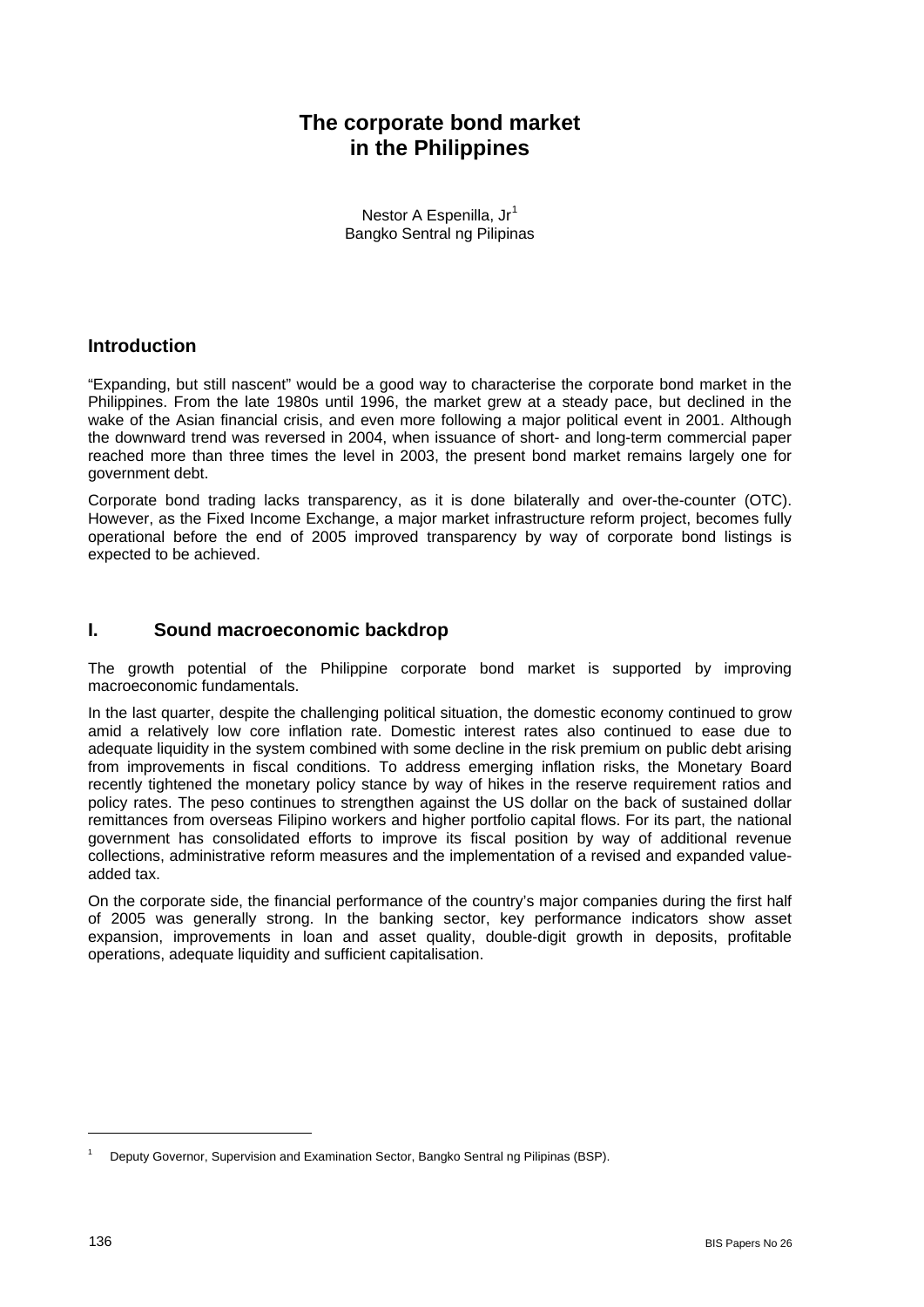# **II. Corporate debt issuance expanding, but still small**

The levels of short- and long-term commercial paper issuance (which by legal definition includes corporate bonds) by Philippine companies has also exhibited an increasing trend recently. However, it still remains diminutive compared to the well-established government bond market (See Table 1).

# Table 1

#### **Outstanding corporate bonds in the Philippines**

(PHP billions)

|                                                           | 2002      | 2003      | 2004      | End-June<br>2005 |
|-----------------------------------------------------------|-----------|-----------|-----------|------------------|
| Total outstanding STCP <sup>1</sup> and LTCP <sup>2</sup> | 7.860     | 12.280    | 43.597    | 23.561           |
| Registered with the SEC                                   | 5.200     | 10.800    | 11.960    | 5.000            |
| Rated corporate issues                                    | 20.972    | 112.980   | 121.178   | 120.307          |
| Government securities - domestic                          | 1.046.731 | 1.673.285 | 1.941.420 | 1.975.743        |

Notes: <sup>1</sup>STCP, or short-term commercial paper, is debt with a maturity of 365 days or less. <sup>2</sup>LTCP, or long-term commercial paper, is debt with a maturity of more than 365 days. The term includes, but is not limited to, bonds and notes. Only includes securities issued by residents of the Philippines and excludes those issued by the national government and the central bank.

Sources: Bondware; SEC; BIS.

The difference in statistics in the first three categories in Table 1 above is due to the exemptions allowed by the Securities and Exchange Commission (SEC) on registration and ratings of securities. Furthermore, since trading at present is bilateral among private parties, there is no repository of reliable consolidated data for commercial paper issuance that includes issues sold to the public and those sold to selected private investors under a negotiated placement basis (which current statistics may not easily capture).

According to Bondware, 19 issuers had paper outstanding at end-June 2005. The Bondware data do not include the paper of four corporations that have been registered with SEC and the securities issued by MRT Funding Corporation worth PHP 98 billion which was rated by PhilRatings - the only domestic credit rating agency in the country.

The Bondware data, which showed aggregate issuance in the Philippines of USD 1,537 million at end-June 2005, also showed that 55% of corporate issuance was by the private sector; 31% by public corporations; and 13% by commercial banks. Total corporate bond issuance grew by 56% in 2003 and 255% in 2004.

The bulk of private sector issuance is by companies engaged in property development, with the remainder by the communications (telcos) and power generation sectors. Three commercial banks issued bonds worth a total of PHP 11,000 million. Only one corporation issued dollar-denominated bonds, while three foreign-owned corporations operating in the Philippines issued paper amounting to PHP 4,950 million. Overall, the single biggest issuer was the National Power Corporation, which issued bonds worth PHP 17,613 million, or roughly USD 316 million.

The yields on the issues ranged from a low of 6.8% to a high of 15.4%, depending on the tenor and issuer. Most of the bonds carried a fixed-rate coupon.

Given the Bondware data, the Philippine corporate bond market is apparently among the most underdeveloped in the region (Table 2). Going forward, we believe that the various capital market reform initiatives that are underway will ultimately create a more conducive environment to the development of a corporate bond market.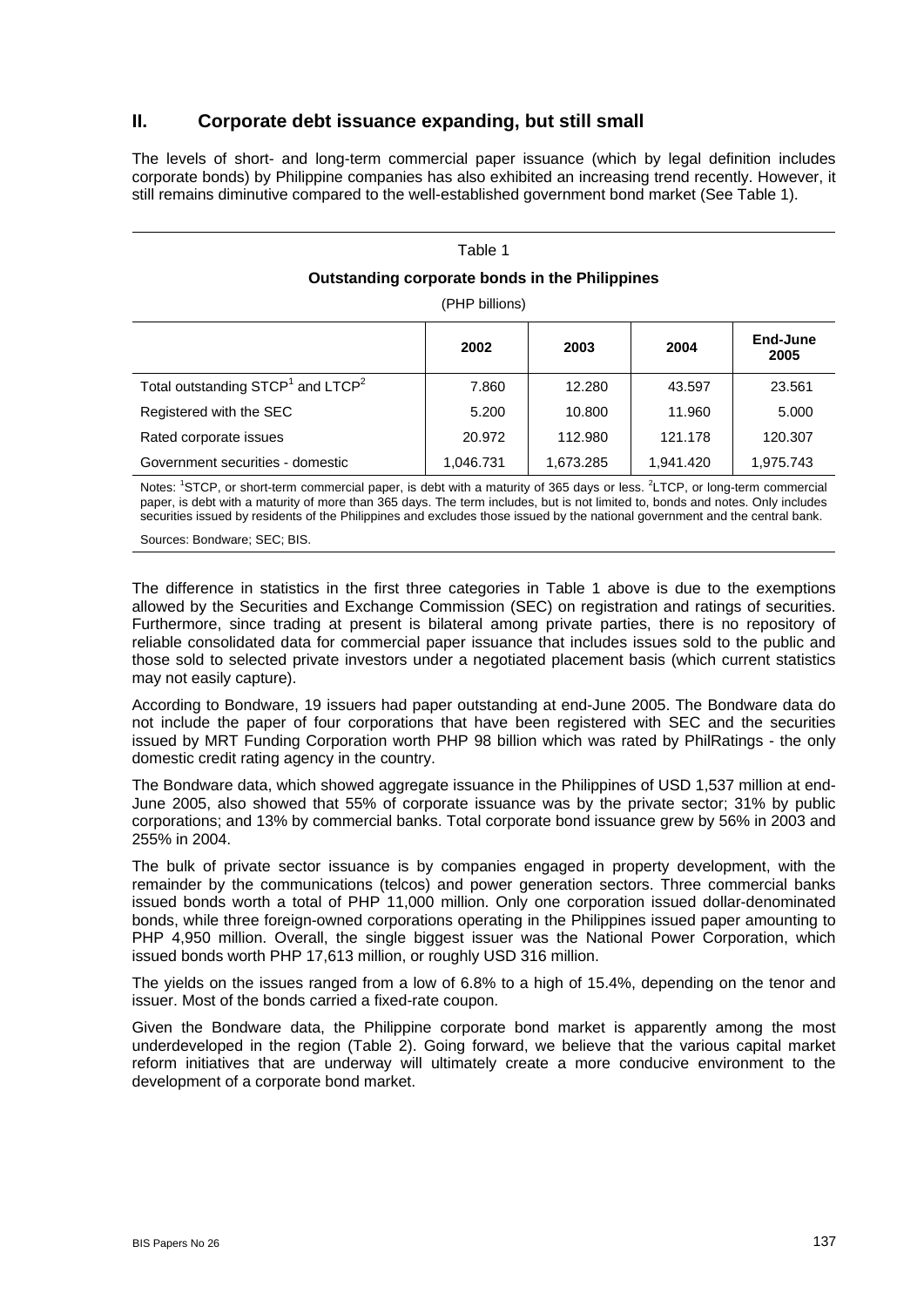# Table 2

### **Estimated value of outstanding bonds in the region**

| (USD millions)     |               |            |  |
|--------------------|---------------|------------|--|
|                    | <b>Amount</b> | % of total |  |
| Australia          | 117,240       | 9.9        |  |
| China              | 180,186       | 15.3       |  |
| Hong Kong SAR      | 5,625         | 0.5        |  |
| India              | 6,706         | 0.6        |  |
| Indonesia          | 22,096        | 1.9        |  |
| Japan              | 629,763       | 53.6       |  |
| Korea              | 155,292       | 13.2       |  |
| Malaysia           | 23,863        | 2.0        |  |
| New Zealand        | 3,660         | 0.3        |  |
| <b>Philippines</b> | 1,537         | 0.1        |  |
| Singapore          | 14,700        | 1.3        |  |
| Thailand           | 14,812        | 1.3        |  |
| Total              | 1,175,480     | 100.0      |  |
| Source: Bondware.  |               |            |  |

# **III. Unique characteristics of the market**

The Philippine domestic corporate bond market has a number of unique features.

#### **a. Commercial paper includes corporate bonds**

The existing Philippine laws define commercial paper to include corporate bonds as follows: "a means of evidence of indebtedness of any person with a maturity of more than three hundred sixty-five (365) days. The term shall include, but not be limited to, bonds and notes".

The same registration procedures (and exemptions) apply to both types of commercial paper, which includes corporate bonds. In fact, both have a stiff stockholder approval requirement of a two thirds majority, which is founded on existing provisions of the Philippine Corporation Code.

#### **b. Registration with the SEC is not required for all bond issues**

The general rule is that all securities sold or distributed by any person or entity within the Philippines be duly registered with the SEC. However, the following categories are exempted from registration:

- 1. Any evidence of indebtedness *issued by* a bank, or non-bank financial institution with a quasi-banking licence.
- 2. Evidence of indebtedness *issued to* the BSP under its open market and/or rediscounting operations.
- 3. Evidence of indebtedness *issued to* banks, investment houses, financing companies, investment companies, insurance companies, pre-need companies and other primary institutional lenders *(a pre-need company is a SEC registered corporation which sells preneed plans that are essentially contracts or agreements that provide for the performance of*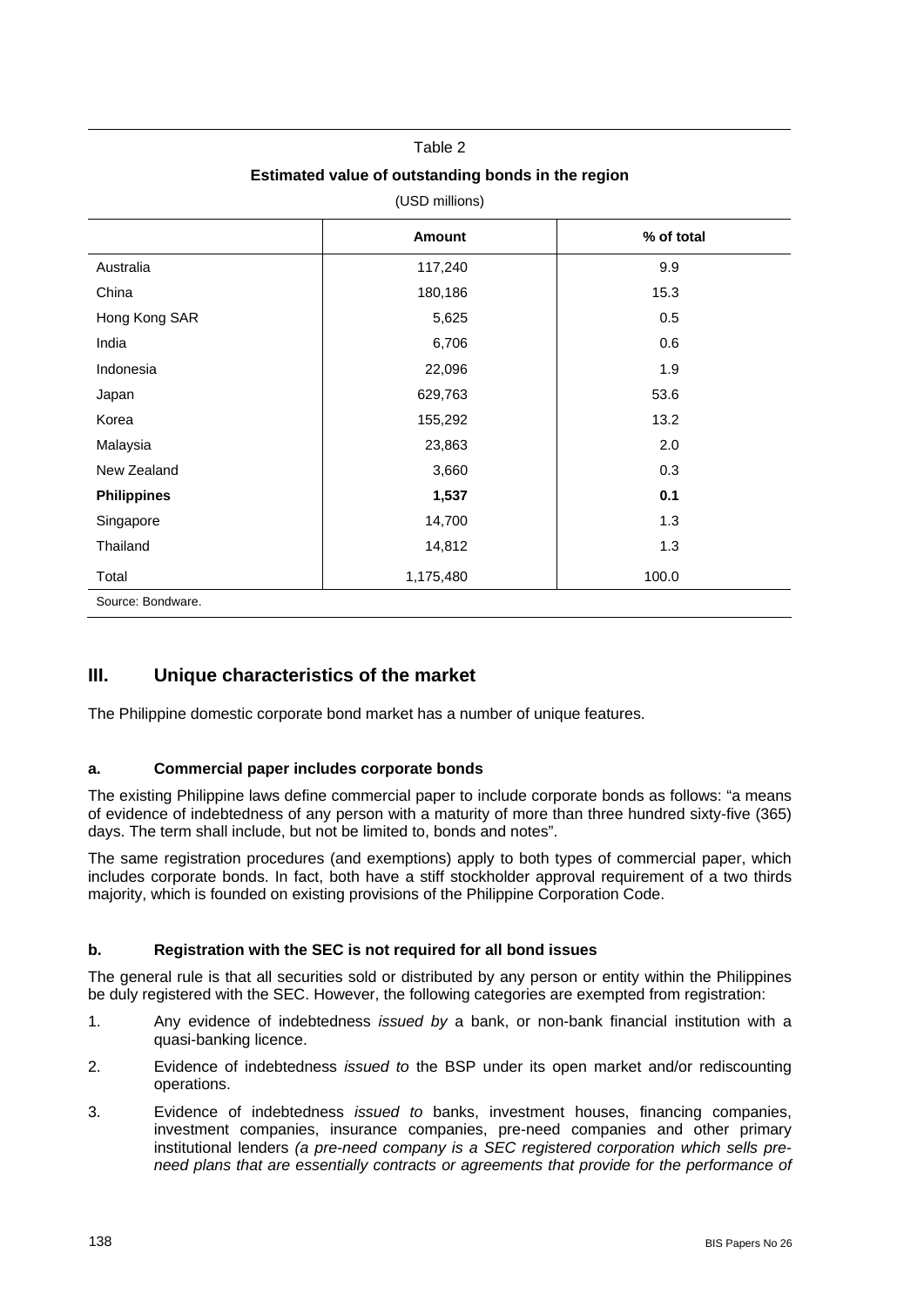*future services, payment of monetary considerations at the time of actual need or agreed maturity)*.

- 4. Bills of exchange arising from sale of the goods and services distributed and/or traded by banks or investment houses through an organised market.
- 5. Evidence of indebtedness, eg. short- or long-term commercial paper, meeting the following conditions:
	- issued to not more than 19 non-institutional lenders:
	- payable to a specific person;
	- neither negotiable or assignable and to be held to maturity; and
	- in an amount not exceeding PHP 50 million.

The sale of securities exempt from registration requires full disclosure to the investor that such securities have not been registered with the SEC. In addition, an issuer of commercial paper under any of the above exempt transactions must file a notice of exemption with the SEC.

#### **c. Ratings are not required for all bond issues**

A rating by an accredited credit rating agency<sup>[2](#page-3-0)</sup> is required in the registration of commercial paper. However, exemption from the rating requirement is allowed when:

- 1. the issue amount is not more than 25% of the issuer's net worth; or
- 2. there is an irrevocable committed credit line with a bank covering 100% of the proposed issuance.

Commercial paper or bonds that are exempt from registration are also exempt from the rating requirement.

### **d. Manner of trading**

Currently, trading in corporate bonds is OTC and bilateral or privately negotiated by buyers and sellers. The appointed bookrunner, lead manager and co-manager are under no obligation to make secondary markets for the securities. Furthermore, there is no available trading platform where bonds are listed, although the Fixed Income Exchange will list corporate bonds in 2006. Because trading is not transparent, we cannot ascertain trading volumes, turnover or trading depth.

#### **e. No market conventions**

There are no market conventions governing the issuance, pricing, distribution, trading and settlement of commercial paper and corporate bonds that give the details of agreed practices by industry players implementing minimum provisions of regulations imposed by the SEC and the BSP.

### **f. Registration of debt securities not fully computerised**

The registration of commercial paper (including bonds) has yet to be computerised. Some securities are still issued in certificate form, although for recent issues are already in scripless format.

-

<span id="page-3-0"></span><sup>2</sup> Credit rating agencies are required to have a minimum capital of PHP 10 million. Currently, there are two credit rating agencies recognised by the BSP. The Philippine Rating Services Corporation (PhilRatings) was recognised by the BSP as a domestic credit rating agency for bank supervisory purposes under BSP Circular no 404 dated 19 September 2003. Fitch Singapore PTE, Ltd, a subsidiary of Fitch Ratings, an international credit rating agency with representative office in the Philippines, was recognised by the BSP for bank supervisory purposes under BSP Circular no 473 dated 1 February 2005.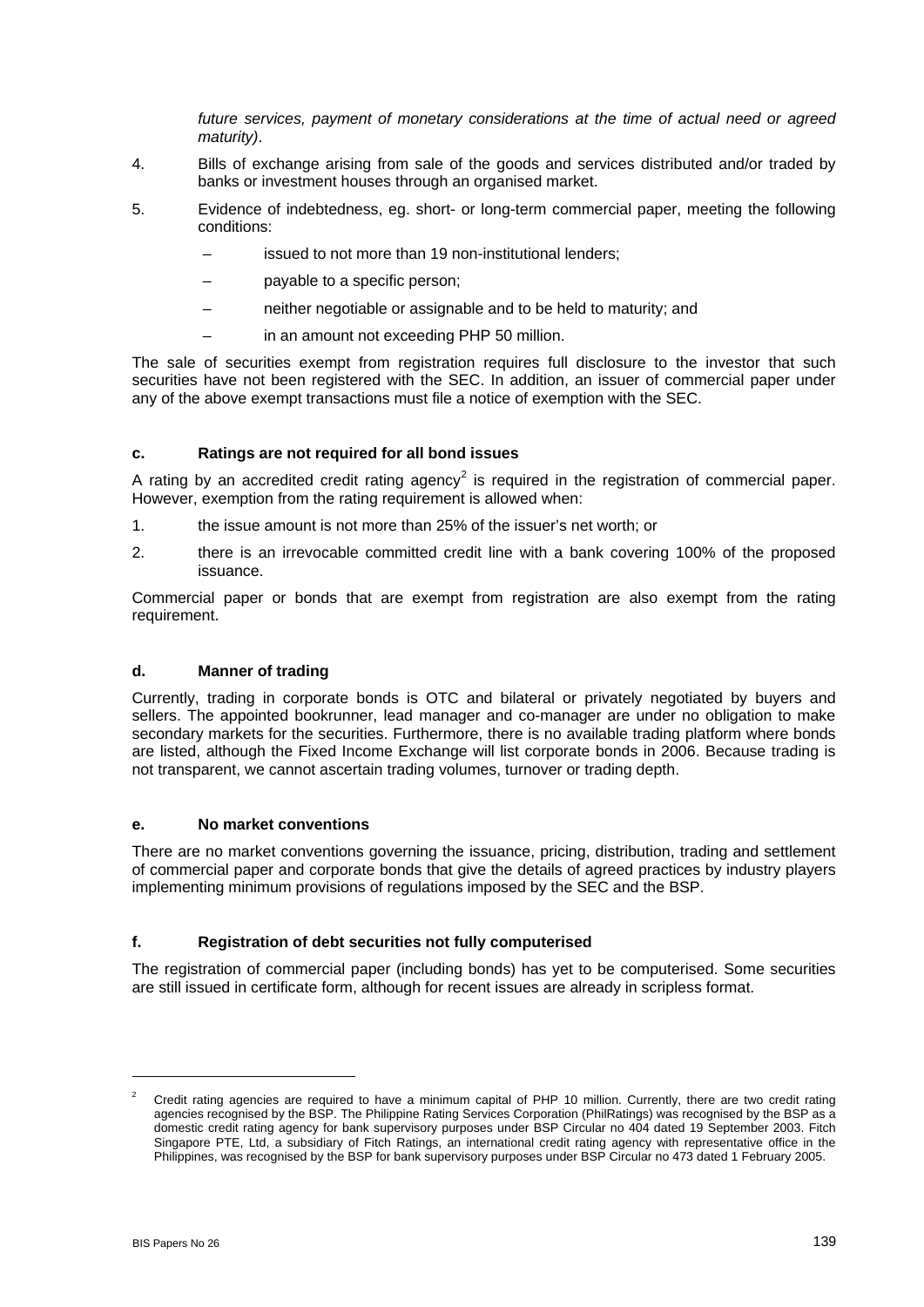### **g. Market participants**

Participants in a bond issue may include:

- underwriter;
- bookrunner;
- lead manager and co-manager(s);
- trustee;
- registrar and depository:
- paying agent;
- legal service provider; and
- credit rating agency.

A bank may perform a combination of the above functions.

#### **h. Issuance costs**

The issuance of debt securities is associated with high fixed costs relative to bank loans. In Table 3 below, we outline the estimated issuance costs for commercial paper and bonds.

| Table 3                         |                                                                                               |  |  |  |
|---------------------------------|-----------------------------------------------------------------------------------------------|--|--|--|
| <b>Estimated issuance costs</b> |                                                                                               |  |  |  |
| Stage/participant               | <b>Estimated fee</b>                                                                          |  |  |  |
| <b>SEC</b> registration         | 0.10% to 0.75% on maximum aggregate price of the securities offered                           |  |  |  |
| SEC legal fees                  | 1% of registration fee                                                                        |  |  |  |
| Documentary stamp tax           | .005% of issue amount                                                                         |  |  |  |
| Underwriter                     | $25$ bp to $40$ bp                                                                            |  |  |  |
| Credit rating fee               | 1/20th to 1/10th of 1% of the issue amount                                                    |  |  |  |
| Registry                        | Upfront fee for primary issuance or approx. 1/200 of 1% of issue size                         |  |  |  |
|                                 | Maintenance fee - fixed charge on a periodic basis                                            |  |  |  |
|                                 | Transfer fee - fixed charge per transfer transaction                                          |  |  |  |
| Lead manager(s)                 | Approx. 1% of the gross proceeds if inclusive of underwriting and selling<br>responsibilities |  |  |  |
| Sources: SEC; various banks.    |                                                                                               |  |  |  |

# **IV. The role of banks in the Philippine corporate bond market**

The Philippine financial system is dominated by banks. At end-June 2005, the total resources of the banking system were PHP 4.4 trillion, or approximately 85% of 2004 GNP. The breakdown of banking resources is as follows: private domestic unibanks - 56%; private domestic commercial banks - 7%; government banks - 11%; foreign banks - 16%; and domestic and foreign thrifts - 10%.

In bond issuance, banks may participate as issuers, underwriters, lead managers, selling agents, registries, paying agents or settlement banks. Under Philippine laws, only universal banks/commercial banks and investment houses can act as underwriters. In 2004, banks held an aggregate investment portfolio in government, private and foreign securities of PHP 1.0 trillion.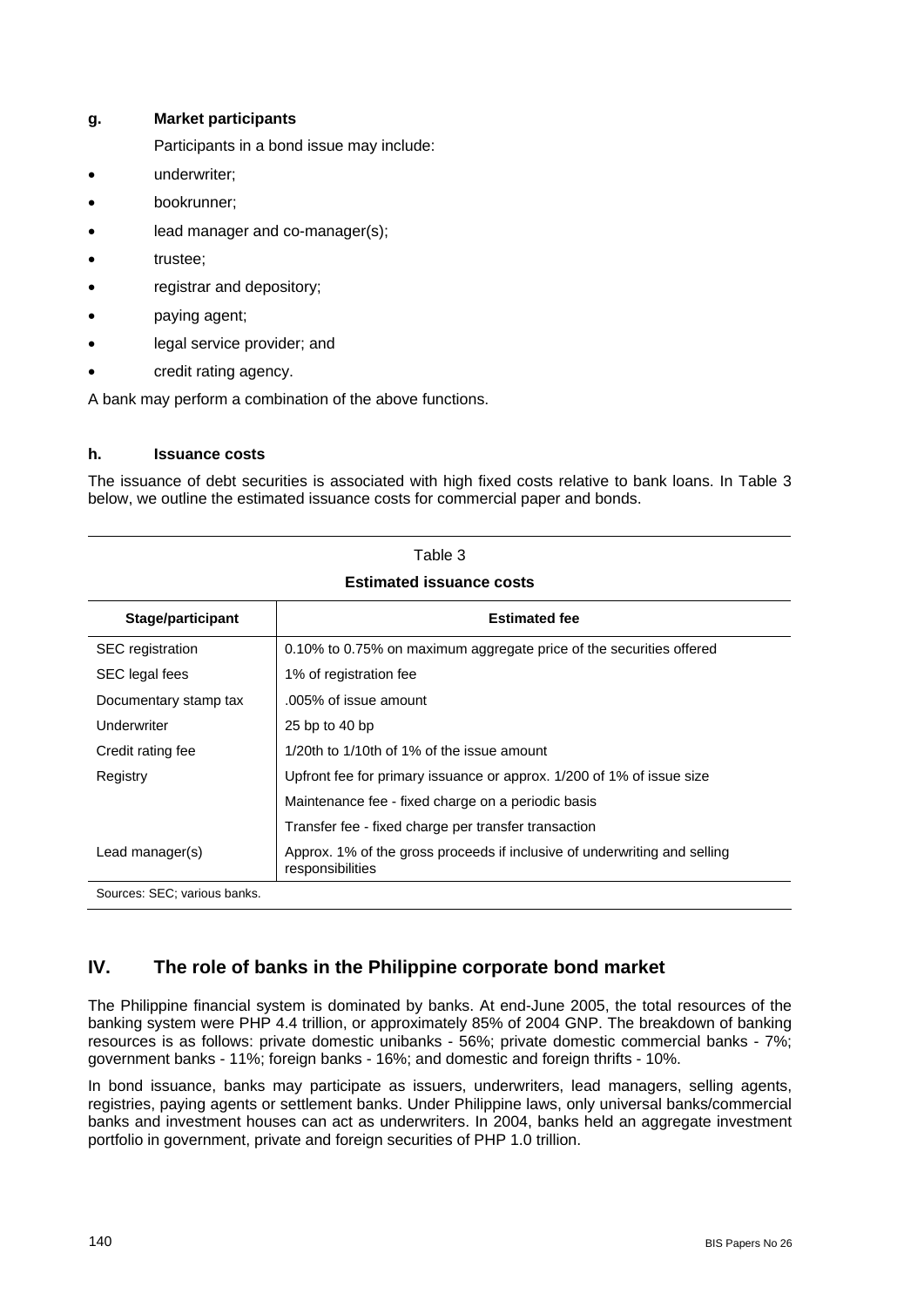Aside from fee-based income, banks earn profits from trading. In 2004, trading gains from private equities and commercial paper amounted to PHP 1.7 billion, versus trading gains from government securities of PHP 6.1 billion.

# **V. Issues and concerns**

#### **a. Legal**

The stiff stockholder approval requirement (two thirds majority) for corporate bond financing stipulated by the Corporation Code, as well as the unfavourable taxation environment, have dampened corporate bond issuances in the Philippines. There is an urgent need for the passage of important legislation (eg. to update bankruptcy laws, amend the BSP Charter, create a credit bureau) that will spur the development of the domestic bond market.

#### **b. Transparency**

The following has contributed to a lack of transparency in the Philippine corporate bond market:

- 1. Exemptions from rating and listing requirements.
- 2. Absence of competitive pricing information using benchmark government debt prices.
- 3. No readily accessible monitoring and surveillance methods/tools for use by regulators.
- 4. Absence of data consolidation on completed transactions.
- 5. No access to reliable information on creditworthiness of issuers, except for sophisticated institutional investors.

#### **c. No organised trading**

The corporate bond market in the Philippines is bilateral and conducted OTC. Currently, there is no true picture of secondary market liquidity, and it is not clear whether there are repo or derivatives markets. The lack of pricing and distribution information has dampened the demand for corporate bonds.

#### **d. High issuance costs**

Because of high issuance costs, only top-tier corporations can issue bonds. Indeed, most Philippine companies, including small and medium-sized enterprises, would rather obtain their funds via bank loans than via the capital market.

#### **e. Problems besetting institutional investors**

Some institutional investors, such as pre-need companies, non-life insurance and mutual funds, (which, because of their liability structures, represent the bulk of demand for corporate issues) currently have a poor reputation in the market, which is hampering their growth. Dealing with the problems of institutional investors may require a stronger regulatory environment.

#### **f. Outmoded bankruptcy laws**

There are significant gaps between existing bankruptcy laws and investor protection. The current corporate rehabilitation law is obsolete, and does not ensure the ability of investors to immediately recover investments in the event of default.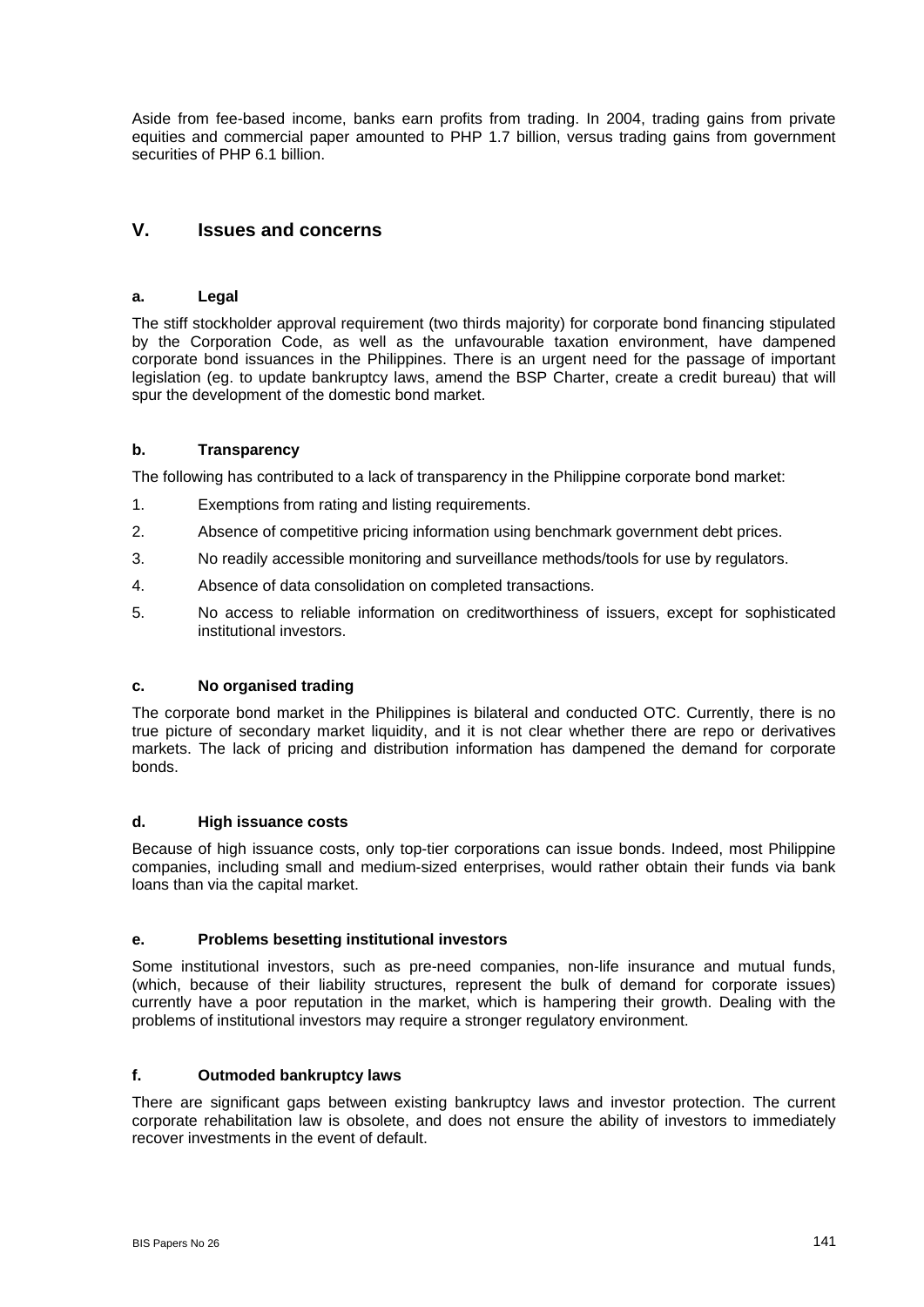#### **g. Need for increased regulatory supervision**

There is a need for increased supervision of corporate bond issuance. Publication of post-trade information and other market data is required not only to promote trading in the secondary market, but also to ensure proper market monitoring and surveillance.

# **VI. Capital market reforms and initiatives**

A series of capital market reforms is underway in the Philippine capital market, aimed at addressing the financing mismatches of private enterprises. Specifically, the initiatives are intended to foster an environment in which there is a link between investors willing to place funds on one hand, and corporates in need of longer-term financing on the other.

### **a. Delivery of securities**

The BSP issued regulations that require securities sold by a bank or non-bank to be delivered either to the purchaser or to his designated third-party custodian. The proper delivery of securities by dealer banks and non-banks assures the investor of a validated transfer of title and ownership to the securities purchased, thereby guaranteeing that said securities have not been the subject of multiple sales and undocumented repurchase agreements. The BSP issued regulations in July 2003 but the full implementation of the delivery requirement will be in the first quarter of 2006 following the resolution of issues with another government agency. Prior to the issuance of the regulations requiring mandatory delivery to the purchaser or to his designated custodian, manipulative practices by banks such as multiple sales and undocumented repurchase agreements were noted by the BSP.

### **b. Accreditation of third-party custodians**

In connection with the requirement to deliver securities, the BSP subsequently issued regulations on the prequalification criteria for banks and non-bank financial institutions (NBFIs) under BSP supervision that will operate as securities custodians or registrars, and defined the functions and responsibilities of each. Accreditation standards were raised to include a minimum CAMELS ratio of "4", minimum capital adequacy ratio of 12% and adequate technological capability to offer securities custodianship and registry.

### **c. Market infrastructure**

The BSP has strongly supported efforts of the Bankers Association of the Philippines and other industry associations to establish a Fixed Income Exchange (FIE) in the country. The FIE actually started operating an inter-dealer platform in March 2005, posting daily average trading volume of PHP 200-[3](#page-6-0)00 million<sup>3</sup> since it opened. It will expand to accommodate the public market before the end of 2006 when the connectivity with the Registry of Scripless Securities of the Bureau of the Treasury has been accomplished. The FIE will also run a board for corporate issues on which transparency in preand post-trade prices will be quoted.

l

<span id="page-6-0"></span><sup>3</sup> 1,906 million as of 4 January 2006 (Source: Philippine Dealing and Exchange Corp.).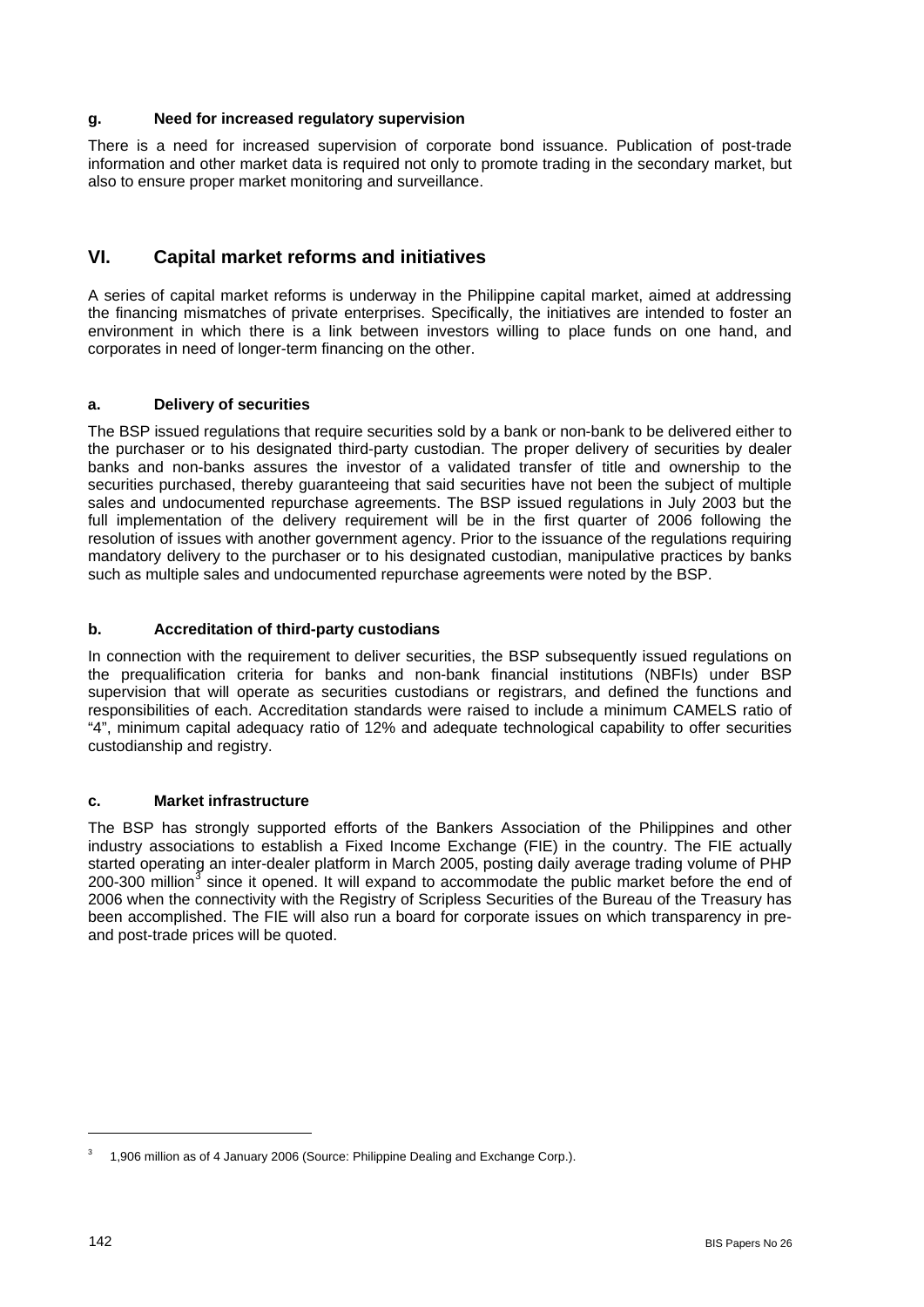#### Box 1

#### **The Philippine Fixed Income Exchange**

For purposes of infrastructure, the Philippine Dealing System (a holding corporation) owns three corporate entities that ensure direct and cohesive processing of securities transactions from trading to settlement and on to custody. These are 1) the Philippine Dealing and Exchange Corp. (PDEx) that acts as virtual trading floor for government and corporate issues; 2) the Philippine Securities Settlement Corporation (PSSC) that handles clearing and settlement of completed trades at the PDEx; and 3) the Philippine Depository and Trust Corp. (PDTC) that functions as the repository for securities on behalf of public investors for the purpose of providing proper disposition and accounting of securities holdings, as well as wider customer access to markets.

The FIE was established to accomplish three principal objectives. First, it will ensure that securities are properly delivered either to the purchaser or to the purchaser's appointed third-party custodian. Second, it will institutionalise third-party custodians - first introduced in 2004 to promote investor protection by separating the functions of dealing and custody of securities. Finally, the FIE will facilitate the migration from the current bilateral OTC trading to a formal trading arrangement that will achieve transparency and efficient price discovery.

#### **Pre-FIE**

In particular, the FIE will address the undesirable features of the current market, such as:

- market fragmentation, whereby pockets of investors exist;
- limited entry and exit for investors, who have usually been locked in to arrangements with their original securities dealers;
- inefficient price discovery, reflecting the fact that data and statistics have been readily available only to dealers and large institutional investors; and
- virtually no securities lending transactions.



- centralised market with exchange participation rights;
- segregation of dealing and brokerage (sales) activities;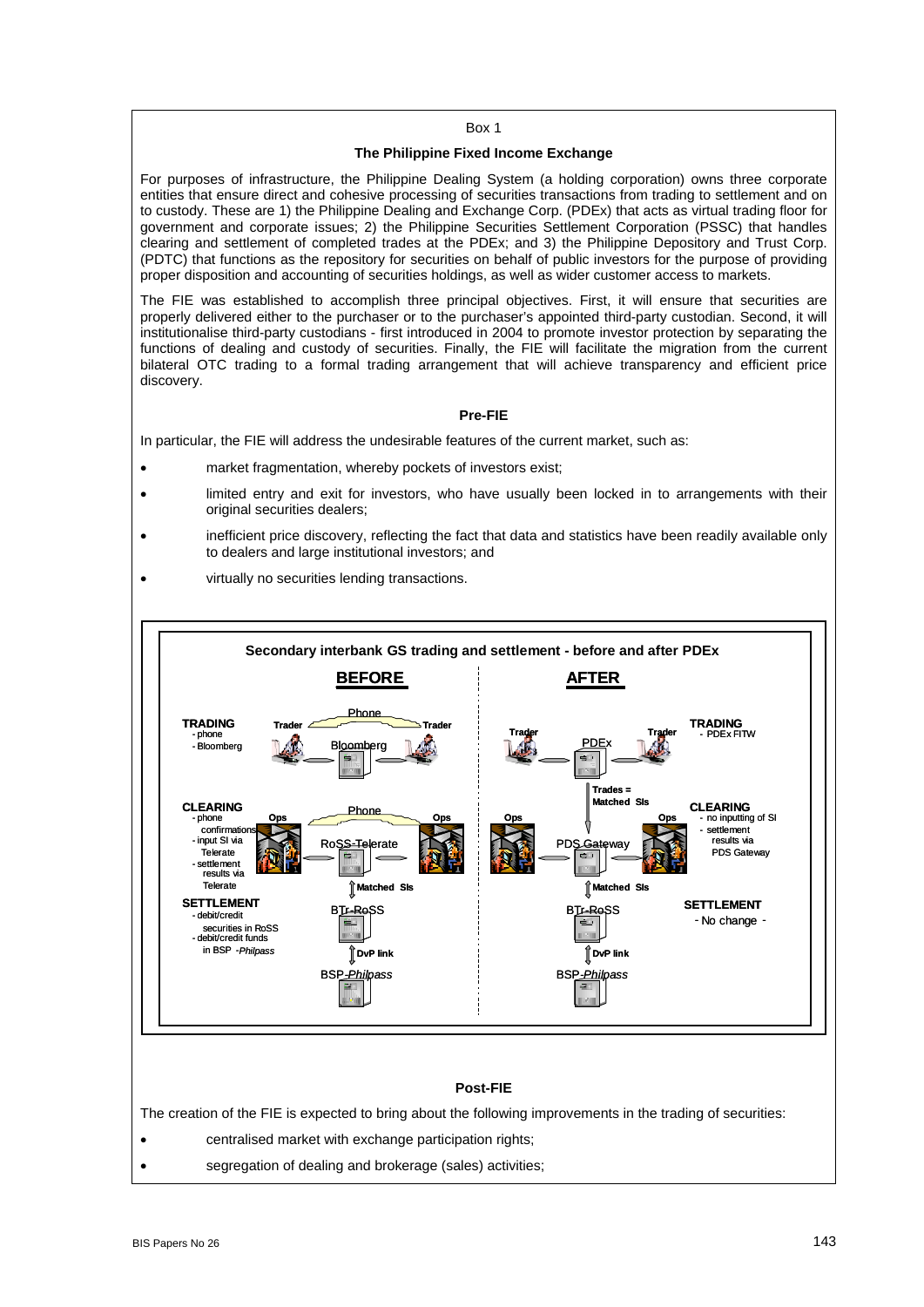- **freedom** for investors to choose their executing broker;
- **transparent pricing;**
- efficient price discovery; and
- securities lending capability.

Currently, the Fixed Income Exchange provides for participation rights for brokers, dealers or combination broker-dealers. There is also segregation of dealing and brokerage activities, which should result in a shift from dealers trading against the public to brokers executing on behalf of the public. Thanks to this measure, investors will have a wider and better choice of brokers to execute their transactions.

At this point, transparent pricing has been achieved for the interbank market, as quotations are available on a per security basis, and executions are at the best bid and offer. Going forward, we hope to achieve efficient price discovery for the common investor in the public market phase, as price and trading data will be made available on a real-time basis by subscription and on a delayed basis for free.

#### **d. Legal and regulatory framework**

**The Documentary Stamp Tax Law.** To partly address the taxation burden, R.A. no 9243 dated 17 February 2004 (*An Act Rationalising the Provisions of the Documentary Stamp Tax of the National Internal Revenue Code of 1997, as Amended, and for Other Purposes*) was passed exempting secondary trading of securities from documentary stamp taxes.

**The SPAV Law.** R.A. No. 9182 (*Special Purpose Asset Vehicle Law*), enacted in January 2003, was passed to address the non-performing asset (NPA) problem of Philippine banks by providing tax incentives for their sale.

**The Securitisation Law.** R.A. Act no 9267 (*Securitisation Act of 2004*) was promulgated to promote the development of the capital market by supporting securitisation; providing a legal framework for securitisation; and creating a favourable market for a range of asset-backed securities.

Other laws that will affect the corporate bond market in particular and the capital market in general are now in various stages of review by the Philippine Congress. These are:

- 1. **Credit Information System Act.** This bill provides for the creation of a central credit information bureau as a reliable source of information to allow lenders to accurately evaluate risks and select between creditworthy and poor-quality borrowers, thus improving discipline in the credit process.
- 2. **SPAV II (Special Purpose Asset Vehicle II).** This bill seeks to extend the original SPAV Law (above) for another two years to complete the NPA clean-up process.
- 3. **PERA, or Personal Equity Retirement Account.** This legislation seeks to establish a provident personal savings plan, which sponsors hope will be accepted as an essential and valuable instrument for long-term retirement savings. Specifically, PERAs are designed to achieve a comfortable and financially secure retirement through planned savings, sound investment and tax deferral.
- 4. **RICA, or Revised Investment Company Act**. This bill seeks to establish a comprehensive regulatory framework to enable investment companies to play a key role in capital formation, and promotes fiduciary principles in the management and administration of investment companies. In particular, it aims to protect the investing public and, in particular, prevent misuse of customer funds.
- 5. **Pre-Need Code**. This bill is intended to provide a sound legal and regulatory framework for the pre-need industry, for the protection of investors and pre-need plan holders.
- 6. **Corporate Recovery Act.** This bill is intended to modernise the bankruptcy code by providing a more expeditious way of rehabilitating ailing corporations with corporate recovery rules aligned with international best practice.